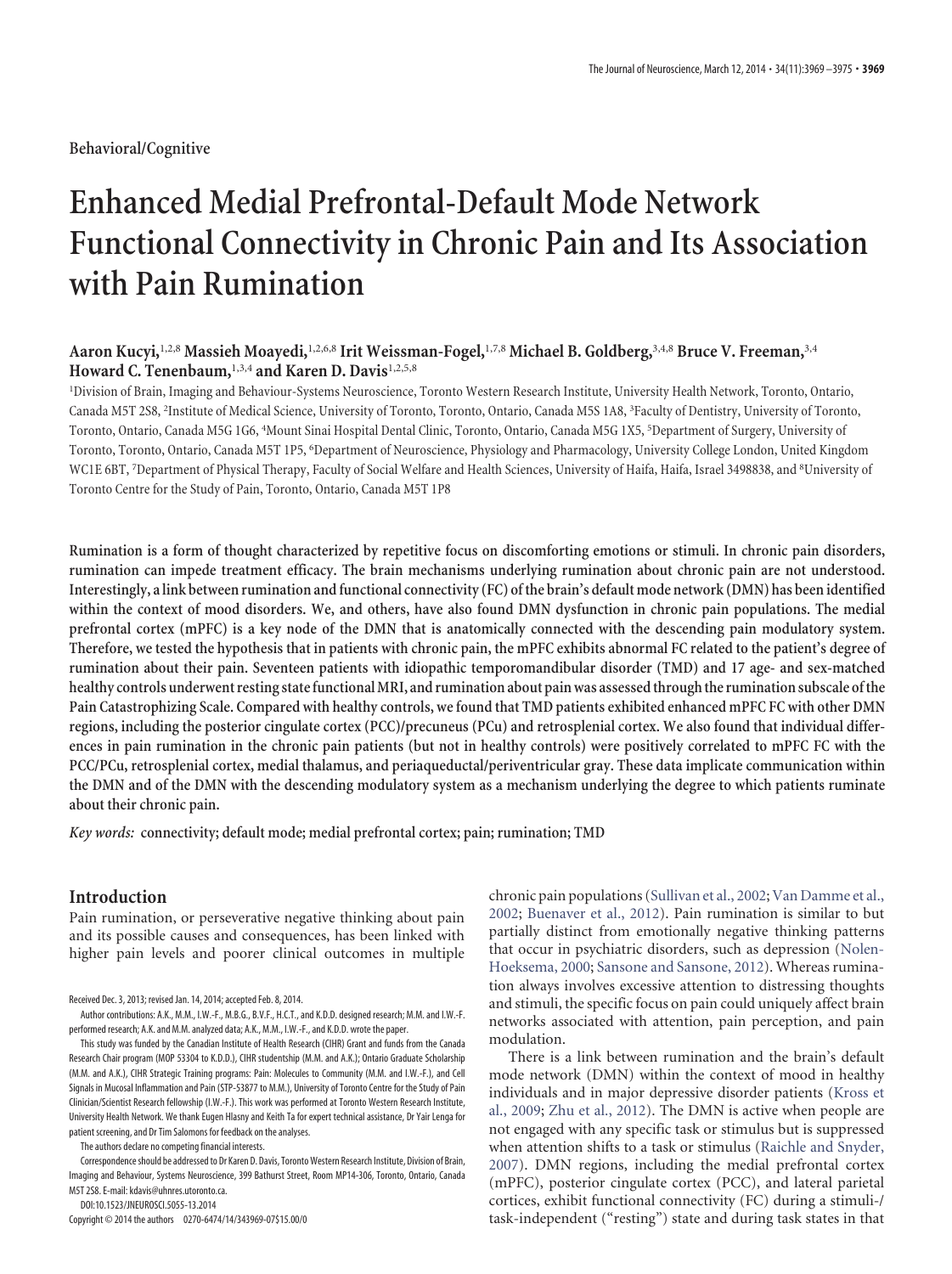their activity fluctuations are correlated with one another [\(Greicius et al., 2003\)](#page-5-2). DMN activation increases correspond to attention lapses [\(Weissman et al., 2006\)](#page-6-6), autobiographical recall/planning [\(Andrews-Hanna et al., 2010\)](#page-5-3), and mindwandering [\(Christoff et al., 2009;](#page-5-4) [Kucyi et al., 2013\)](#page-5-5), suggesting that this network supports attention toward introspective thoughts.

Acute pain, an intrinsically salient experience, would be expected to deactivate the DMN. However, there are individual differences in tendencies to attend to pain and increases in DMN activity during routine mind-wandering away from pain [\(Kucyi](#page-5-5) [et al., 2013\)](#page-5-5). In chronic pain, rumination about ongoing pain may be represented in FC within the DMN or between the DMN and pain-related networks. Several studies have reported aberrant DMN FC in chronic pain [\(Baliki et al., 2008,](#page-5-6) [2011;](#page-5-7) [Napadow](#page-6-7) [et al., 2010;](#page-6-7) [Loggia et al., 2013\)](#page-6-8), but it is unknown whether these abnormalities relate to pain rumination.

Chronic pain populations also exhibit brain abnormalities in the descending pain modulatory system, most notably in the periaqueductal gray (PAG), and this may relate to dysfunctional pain regulation [\(Rocca et al., 2006;](#page-6-9) [Mainero et al., 2011;](#page-6-10) [Desouza](#page-5-8) [et al., 2013\)](#page-5-8). We demonstrated that in healthy individuals, DMN-PAG FC is enhanced during attentional fluctuations away from pain [\(Kucyi et al., 2013\)](#page-5-5). Furthermore, mPFC-PAG structural and functional connectivity relate to individual differences in tendencies to attend to pain. Therefore, the mPFC is well positioned to mediate changes of functional interactions between the DMN and descending pain modulatory system in chronic pain, possibly driven by pain rumination.

Here we tested the hypothesis that the mPFC exhibits abnormal resting state FC in chronic pain and that this abnormality relates to a patient's degree of pain rumination. We first compared mPFC FC in patients with idiopathic temporomandibular disorder with that of age-matched healthy individuals. We then related mPFC FC with individual differences in pain rumination.

## **Materials and Methods**

*Participants.* Seventeen right-handed females with idiopathic temporomandibular disorder (TMD; mean age  $\pm$  SD, 33.1  $\pm$  11.9 years) and 17 age-matched healthy right-handed females (mean age  $\pm$  SD, 32.2  $\pm$  10.2 years) were recruited and provided informed written consent for procedures approved by the University Health Network and Mount Sinai Hospital Research Ethics Boards. Data from the same cohort regarding brain structural and functional abnormalities, that are distinct from the data used in this study, were previously reported [\(Moayedi et al., 2011,](#page-6-11) [2012a,](#page-6-12)[b;](#page-6-13) [Weissman-Fogel et al., 2011;](#page-6-14) [Salomons et al., 2012\)](#page-6-15). Dentists, who are TMD specialists in the Pain Unit of the Mount Sinai Hospital Dental Clinic, examined and diagnosed patients as having TMD using standard clinical diagnostic criteria from this institution. Criteria included the involvement of myofascial and/or temporomandibular joint, based on clinical examination. Inclusion criteria included: (1) nontraumatic TMD; (2) musculoligamentous pain in the temporomandibular area; (3) pain in the muscles of mastication rated verbally as at least 4/10 for at least 3 months at the time of evaluation, or pain that is aggravated by mandibular function; and  $(4)$  moderate  $(\geq 2$  of 4-point Likert scale of  $0 =$  "no pain" to  $3 =$  "severe pain" to palpation and/or pain persisting postexamination in at least three muscle sites and/or moderate pain to palpation of the temporomandibular joint and/or limited mandibular movement (opening <40 mm). Exclusion criteria for all subjects included: (1) left-handedness; (2) self-report of metabolic, rheumatoid or vascular diseases/disorders, or any other serious diseases; (3) self-report of commonly comorbid functional chronic pain disorders (irritable bowel syndrome and fibromyalgia); (4) self-report of psychiatric disorders (e.g., depression, schizophrenia); (5) self-report history of an abnormal neurological examination; (6) contraindication to MRI scanning;

and (7) self-report of substance abuse. Additionally, healthy controls were excluded if they had a history of chronic pain. Patients verbally reported their average pain intensity over the last month on a scale from 0 to 10 (0 = "no pain,"  $10 =$  "the worst pain imaginable"; mean = 4.3,  $SD = 1.8$ ).

*Assessment of pain rumination.* Pain rumination was assessed with the rumination subscale of the Pain Catastrophizing Scale (PCS; [Sullivan et](#page-6-16) [al., 1995\)](#page-6-16), a well validated measure of maladaptive thinking patterns related to pain. Subjects completed the full PCS, which consists of 13 items measured on a five-point Likert scale ( $0 =$  "not at all,"  $4 =$  "all the time"). The rumination subscale consists of four items measuring the degree to which individuals focus on their pain (sample item: "I can't stop thinking about how much it hurts"). A two-tailed independent samples *t* test revealed no significant differences in pain rumination scores between patients (mean  $= 6.8$ , SD  $= 3.94$ ) and controls (mean  $=$ 6.4, SD = 4.06;  $p = 0.77$ ). Within the patient group, there was no significant correlation between pain rumination and average pain intensity  $(r = -0.26, p = 0.31).$ 

*MRI acquisition.* Brain imaging was performed with a 3T GE Signa HDx MRI system fitted with an eight-channel phased array head coil. Before the resting state BOLD fMRI scan, subjects were given the following instructions: "Close your eyes, stay calm, and do not think of anything in particular. Do not fall asleep." Scans were then acquired during a 5 min 8 s period using T2\*-weighted echo-planar imaging (TR  $= 2000$ ms, TE = 40 ms, flip angle = 45°; 28 axial slices per volume,  $64 \times 64$ matrix,  $3.125 \times 3.125 \times 4$  mm<sup>3</sup> voxels). High-resolution whole brain T1-weighted anatomical scans were also acquired with a threedimensional IR-FSPGR sequence (TR =  $12 \text{ ms}$ , TE =  $5 \text{ ms}$ , TI =  $300 \text{ ms}$ , flip angle = 20°; 128 axial slices, 256  $\times$  256 matrix, field-of-view 24  $\times$  24 cm,  $0.94 \times 0.94 \times 1.5$  mm<sup>3</sup> voxels).

*Data preprocessing.* Preprocessing procedures were performed with FSL v5.0 [\(Jenkinson et al., 2012\)](#page-5-9), MATLAB v7.12.0 (MathWorks), and fMRISTAT [\(Worsley et al., 2002\)](#page-6-17), and were in line with our previous studies [\(Kucyi et al., 2012,](#page-5-10) [2013\)](#page-5-5). The following steps were first performed using FSL's FEAT: deletion of the first four volumes, motion correction (MCFLIRT), brain extraction (BET), and linear registration (FLIRT) among fMRI, T1-weighted anatomical, and standard MNI152 space (2 mm<sup>3</sup> resolution) images. To remove physiological/scannerrelated noise from fMRI data, we implemented aCompCor procedures [\(Behzadi et al., 2007;](#page-5-11) [Chai et al., 2012\)](#page-5-12). The T1-weighted images were segmented into gray matter, white matter (WM), and CSF using FSL's FAST. The WM and CSF partial volume estimate maps were transformed to fMRI space using the previously computed linear transform. These maps were thresholded to retain only the top 198 cm<sup>3</sup> (WM) and top  $20 \text{ cm}^3$  (CSF) with highest probability of being a given tissue type [\(Chai](#page-5-12) [et al., 2012\)](#page-5-12) to avoid the inclusion of voxels with partial volumes of different tissue types. The thresholded images were then multiplied by the 4-D data, and principal components analysis was performed separately within WM and CSF. The top five WM components, top five CSF components, and six motion parameters obtained with MCFLIRT were regressed out of the fMRI data. Spatial smoothing (6 mm full-width half-maximum kernel) and bandpass temporal filtering (0.01–0.1 Hz) were then performed.

*mPFC seed definition.* The seed region was based on peak MNI coordinates from our previous study in which we found greater mPFC activation (along with other DMN regions) during attention away from pain compared with attention toward pain [\(Kucyi et al., 2013\)](#page-5-5). A 6-mmdiameter sphere was drawn surrounding these reported mPFC coordinates ( $xyz = -2$ , 58, -6; [Fig. 1](#page-2-0)*A*). The standard space mPFC image was linearly transformed to fMRI space, and the mean time course across all voxels in the seed was extracted.

*Statistical analyses.* A first-level general linear model (GLM) was performed within-subjects using FEAT with FILM prewhitening. The mean mPFC time course was entered as a regressor to identify voxels throughout the whole brain that were functionally connected with this seed. Resulting statistical images were entered into a second (group-level) mixed-effects GLM using FLAME  $1 + 2$ . Statistical contrasts were performed to identify (1) mPFC FC within the healthy control group, (2) mPFC FC within the TMD group, (3) regions with greater mPFC FC for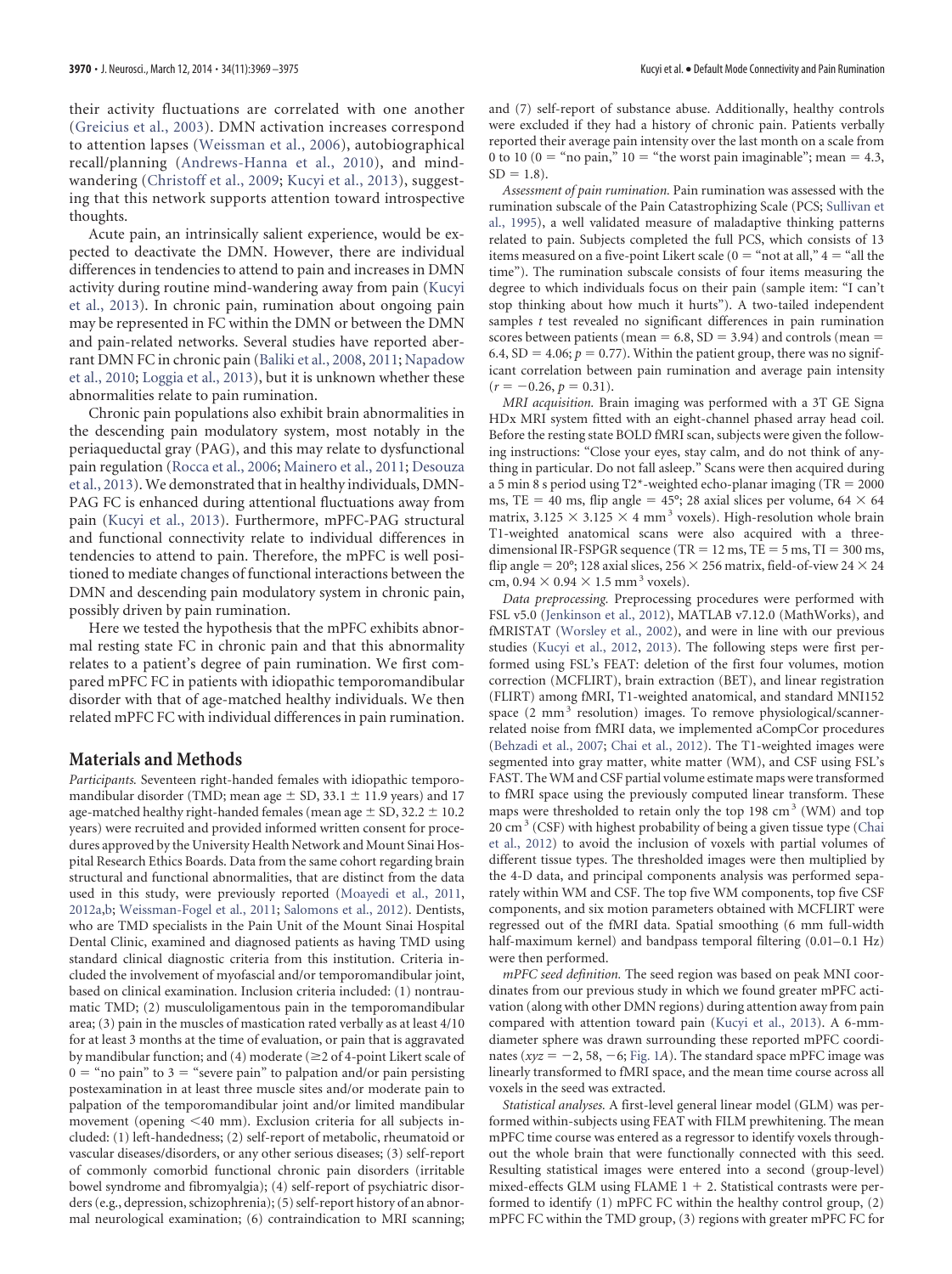

<span id="page-2-0"></span>**Figure 1.** mPFC FC in healthy controls versus TMD patients. *A*, Location of the mPFC seed region in standard MNI152 space. *B*, Brain regions exhibiting resting state FC with the mPFC in healthy controls (HC) ( $n = 17$ ) and TMD patients ( $n = 17$ ). *C*, Brain regions exhibiting enhanced resting state FC with the mPFC in TMD patients compared with healthy controls. All statistical images are thresholded at whole-brain FWE-corrected *Z*  $>$  2.3; cluster-based *p* < 0.05. LTC, Lateral temporal cortex; MTL, medial temporal lobe; FC, functional connectivity; HC, healthy controls.

# <span id="page-2-1"></span>**Table 1. Peak MNI coordinates for regions with significant mPFC resting state functional connectivity in TMD patients and healthy controls, and significantly enhanced mPFC functional connectivity in TMD patients compared with healthy controls (FWE-corrected at***Z* **> 2.3, cluster-based threshold of** *p* **< 0.05)**

|                              |          | Peak voxel (MNI coordinates, mm) |       |                |  |
|------------------------------|----------|----------------------------------|-------|----------------|--|
| Region                       | $Z$ -max | X                                | у     | Z              |  |
| mPFC functional connectivity |          |                                  |       |                |  |
| Controls                     |          |                                  |       |                |  |
| mPFC                         | 9.0      | 0                                | 58    | -8             |  |
| R precuneus                  | 3.66     | 8                                | $-64$ | 36             |  |
| R parahippocampal gyrus      | 4.5      | 30                               | $-10$ | $-34$          |  |
| R middle frontal gyrus       | 3.38     | 26                               | 32    | 34             |  |
| L parahippocampal gyrus      | 3.17     | $-34$                            | $-10$ | $-34$          |  |
| R superior frontal gyrus     | 2.82     | 28                               | 36    | 54             |  |
| PCC                          | 2.74     | $\overline{2}$                   | $-14$ | 30             |  |
| L superior frontal gyrus     | 2.74     | $-4$                             | 32    | 62             |  |
| R temporal pole              | 2.69     | 50                               | 8     | $-30$          |  |
| Retrosplenial cortex         | 2.72     | $-8$                             | $-52$ | 8              |  |
| <b>TMD</b>                   |          |                                  |       |                |  |
| mPFC                         | 7.72     | $-2$                             | 58    | $-4$           |  |
| L inferior parietal lobule   | 4.76     | $-38$                            | $-78$ | 36             |  |
| R inferior parietal lobule   | 5.12     | 50                               | $-68$ | 26             |  |
| R lateral temporal cortex    | 4.69     | 60                               | $-12$ | $-20$          |  |
| L lateral temporal cortex    | 4.15     | $-64$                            | $-18$ | $-14$          |  |
| Visual cortex                | 3.66     | 4                                | $-90$ | $\overline{2}$ |  |
| R orbitofrontal cortex       | 3.98     | 36                               | 32    | $-18$          |  |
| L posterior thalamus         | 3.65     | $-8$                             | $-30$ | $-2$           |  |
| R parahippocampal gyrus      | 2.86     | 12                               | 4     | $-20$          |  |
| R orbitofrontal cortex       | 2.55     | $-18$                            | 22    | $-22$          |  |
| $TMD >$ controls             |          |                                  |       |                |  |
| Lingual gyrus                | 3.74     | 6                                | $-66$ | 6              |  |
| Occipital pole               | 3.17     | $-2$                             | $-88$ | $-2$           |  |
| R PCC/precuneus (ventral)    | 3.15     | 22                               | $-62$ | 12             |  |
| Precuneus (dorsal)           | 3.11     | $\mathbf{0}$                     | $-78$ | 42             |  |
| R retrosplenial cortex       | 3.07     | 8                                | $-50$ | $-8$           |  |

The image was thresholded at  $Z > 3$  to obtain peak coordinates.

controls compared with patients, and (4) regions with greater mPFC for patients compared with controls. All contrasts were thresholded at the whole-brain FWE-corrected level  $(Z > 2.3$ ; cluster  $p < 0.05$ ).

In addition to the analysis of group differences, we conducted a mixedeffects group-level GLM (FLAME  $1 + 2$ ) within the patient group. Here we entered demeaned pain rumination scores as a regressor to identify brain regions with either positive or negative associations with mPFC FC. Additionally, to determine whether relationships between mPFC FC and pain rumination were specific to the patient group, we conducted a two-group with continuous covariate interaction analysis with mPFC FC maps from both control and patient groups inputted and pain rumination scores (mean from whole sample subtracted out) from each group entered as separate regressors. Contrasts were set up to identify voxels where the relationship between mPFC FC and pain rumination was greater in patients than in controls and vice versa. For these analyses, results were thresholded as done for the group differences analysis.

*Additional analyses.* We conducted additional analyses to confirm the validity and specificity of our results. Although we performed fMRI preprocessing procedures to reduce the impact of head motion on FC, head motion may influence FC even after standard preprocessing [\(Power et al., 2012;](#page-6-18) [Van Dijk et](#page-6-19) [al., 2012\)](#page-6-19). We therefore calculated mean head motion (defined as mean absolute displacement of each volume compared with the pre-

viously acquired volume) within each subject and tested (1) whether controls and patients differed in terms of mean head motion (independent samples *t* test), (2) whether group differences identified in mPFC-PCC/precuneus (PCu) FC were influenced by mean head motion (ANCOVA), and (3) whether the relationship between mPFC-PCC/PCu FC and pain rumination in the TMD group was influenced by mean head motion (partial correlation).

Additionally, we examined whether our results were specific to FC of the mPFC with the DMN, or indicative of a general association of enhanced DMN FC in TMD associated with pain rumination. To do this, we performed an analysis that used another core node within the DMN as the seed region, the PCC.We defined the PCC as a 6 mm-diameter sphere surrounding MNI coordinates ( $xyz = -8, -50, 28$ ) reported in our previous study from the contrast of brain activation during attention away from pain compared with attention toward pain [\(Kucyi et al.,](#page-5-5) [2013\)](#page-5-5), as done for the mPFC seed analysis (see [Fig. 4\)](#page-4-0). We used the same procedures as we did for the mPFC analysis to identify any possible group differences or associations with pain rumination for PCC FC.

# **Results**

### **Group differences in mPFC FC**

In both healthy control and TMD groups, there was statistically significant FC of the mPFC with the PCC/PCu, retrosplenial cortex (RSC) and medial temporal lobe [\(Fig. 1](#page-2-0)*B*; [Table 1\)](#page-2-1). The patients, but not controls, additionally showed significant FC of mPFC with the bilateral inferior parietal lobule (IPL) and lateral temporal cortex [\(Fig. 1](#page-2-0)*B*; [Table 1\)](#page-2-1). The group difference contrast revealed that the TMD patients had significantly enhanced mPFC FC with the PCC/PCu, RSC and areas within visual cortex compared with the control group [\(Fig. 1](#page-2-0)*C*; [Table 1\)](#page-2-1). There were no regions with significantly greater mPFC FC in controls compared with patients.

#### **Relationship between pain rumination and mPFC FC**

In the TMD group, there were significant positive relationships between pain rumination and mPFC FC with clusters including peak voxels in the PCC, medial thalamus (mediodorsal nucleus), left PCC/PCu, medial thalamus (lateral dorsal nucleus), midbrain, anterior thalamus (ventral anterior nucleus), right PCC/PCu, and RSC, and voxels within the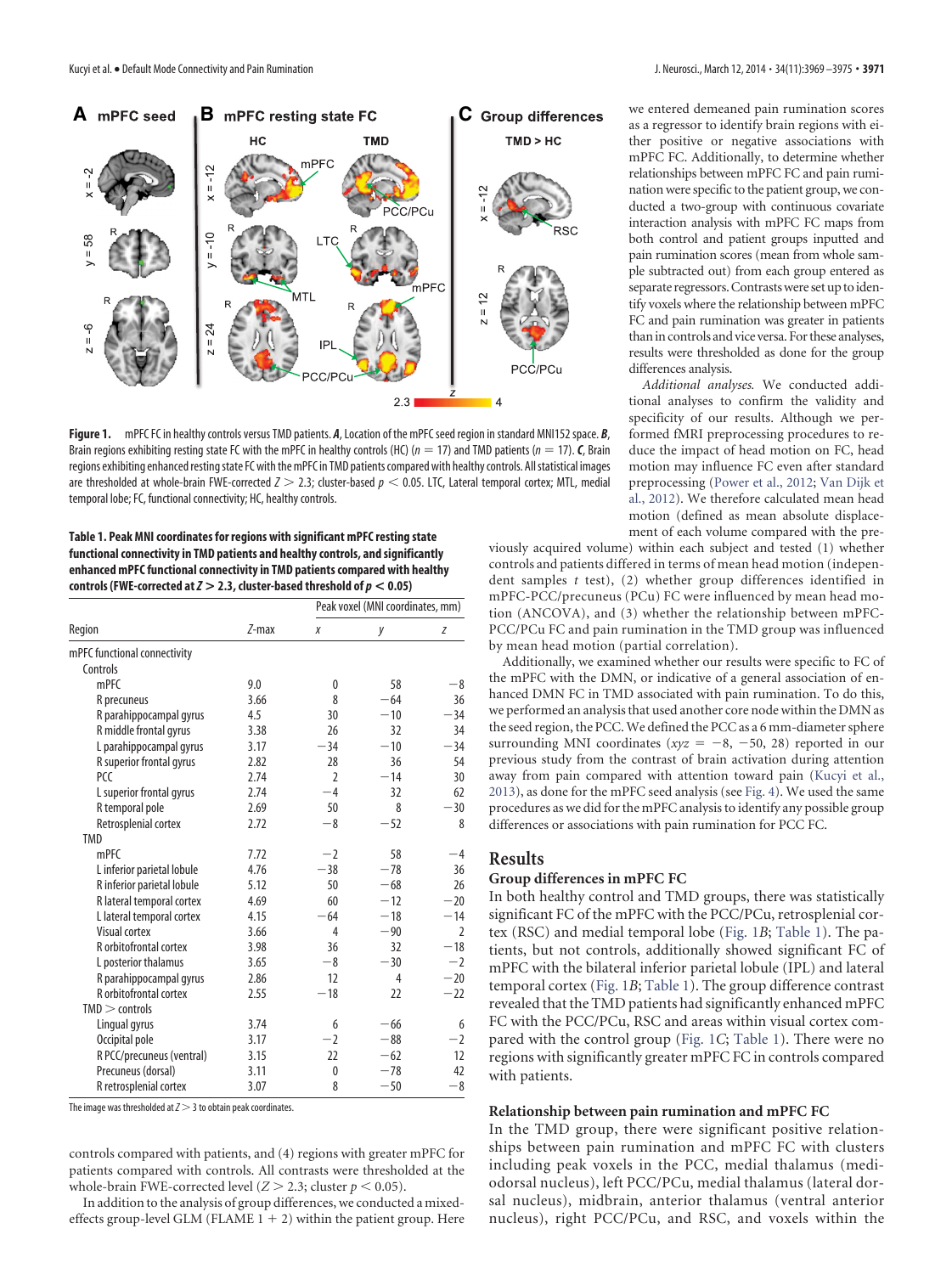

**A** mPFC FC positively related to pain rumination in TMD

**B** Specificity of brain-pain rumination relationships to TMD



<span id="page-3-0"></span>**Figure 2.** *A*, Relationship between resting state mPFC FC and pain rumination. *A*, Brain regions exhibiting a significant positive relationship between pain rumination and mPFC FC in TMD patients ( $n = 17$ ; FWE-corrected  $Z > 2.3$ ; cluster-based  $p < 0.05$ ). Correlation plots for mPFC FC with the mThal and PAG/PVG show pain rumination versus contrast of parameter estimate values extracted from the MNI coordinates listed in [Table 2.](#page-3-1) *B*, Results of group interaction analysis showing regions with stronger relationship between mPFC FC and pain rumination in patients compared with control subjects, largely similar to regions shown in *A* (FWEcorrected  $Z > 2.3$ ; cluster-based  $p < 0.05$ ). Correlation plot shows pain rumination versus contrast of parameter estimate values extracted from PCC/PCu peak coordinates for patients (red, circles) and controls (blue, diamonds). The interaction of pain rumination with group is significant in the regions shown ( $p = 0.0068$  in peak voxel on the map). mThal, Medial thalamus.

periventricular gray (PVG)/PAG [\(Fig. 2](#page-3-0)*A*; [Table 2\)](#page-3-1). There were no regions with significant negative associations between pain rumination and mPFC FC.

A group interaction analysis revealed that largely the same brain regions exhibited a significantly stronger relationship between mPFC FC and pain rumination in the TMD compared with control group. These regions included the PCC/PCu, RSC, medial thalamus and areas within the midbrain [\(Fig. 2](#page-3-0)*B*). There were no regions with a significantly stronger relationship between mPFC and pain rumination in controls compared with patients.

## **Enhanced mPFC FC related to pain rumination in TMD patients**

To determine whether any brain regions exhibited both enhanced mPFC FC and significant correlation with pain rumination in TMD, we overlaid the significant *z* maps from the two analyses on one another [\(Fig. 3\)](#page-4-1). A cluster of 108 voxels in the PCC/PCu was found to have overlap between the two *z*-maps

<span id="page-3-1"></span>

| Table 2. Peak MNI coordinates for regions showing a significant positive       |
|--------------------------------------------------------------------------------|
| correlation between mPFC functional connectivity and pain rumination in TMD    |
| patients (FWE-corrected at $Z > 2.3$ , cluster-based threshold of $p < 0.05$ ) |

| Region                                           |       | Peak voxel<br>(MNI coordinates, mm) |       |          |      |        |
|--------------------------------------------------|-------|-------------------------------------|-------|----------|------|--------|
|                                                  | Z-max | X                                   | у     | Z        | r    | р      |
| Positive correlation between<br>mPFC FC and pain |       |                                     |       |          |      |        |
| rumination in TMD                                |       |                                     |       |          |      |        |
| <b>PCC</b>                                       | 3.23  | 2                                   | $-36$ | 10       | 0.70 | 0.002  |
| R medial thalamus                                | 3.39  | 4                                   | $-16$ | 8        | 0.75 | 0.0006 |
| L PCC/precuneus                                  | 3.54  | -6                                  | $-52$ | 18       | 0.77 | 0.0003 |
| <b>R</b> medial thalamus                         | 3.49  | 10                                  | $-24$ | 8        | 0.71 | 0.001  |
| Midbrain                                         | 3.6   | 2                                   | $-30$ | $-2$     | 0.76 | 0.0004 |
| L anterior thalamus                              | 3.7   | $-2$                                | $-6$  | $\Omega$ | 0.75 | 0.0005 |
| R PCC/precuneus                                  | 3.04  | 4                                   | $-50$ | 18       | 0.70 | 0.002  |
| R retrosplenial cortex                           | 3.13  | 6                                   | $-52$ | 8        | 0.70 | 0.002  |
| PVG/PAG                                          | 2.55  | 2                                   | $-30$ | $-6$     | 0.61 | 0.009  |

The image was thresholded at  $Z > 3$  to obtain peak coordinates (with exception of PVG/PAG where peak voxel at level of*z* =  $-$ 6 is shown). Pearson's correlation coefficient values were extracted from voxels at listed coordinates.

[\(Fig. 3\)](#page-4-1). This suggests that individuals who are higher in pain rumination most strongly drive enhanced mPFC-PCC/PCu FC in TMD.

# **Effects of head motion**

There was no significant group difference in mean head motion  $(p = 0.31;$  controls: mean  $\pm$  SD = 0.16  $\pm$  0.086 mm; patients:  $0.13 \pm 0.070$  mm). When correcting for mean head motion, mPFC FC with the PCC/PCu (108 voxels as described above) remained enhanced in patients ( $p = 0.001$ ). Furthermore, the positive correlation between pain rumination and mPFC FC with the same PCC/PCu cluster in TMD remained significant when accounting for mean head motion ( $r = 0.75$ ,  $p = 0.001$ ).

# **PCC as an alternative seed region**

When the PCC was used as a seed region, canonical DMN maps were identified in both healthy control and patient groups [\(Fig.](#page-4-0) [4\)](#page-4-0). In both groups, the PCC exhibited FC with the ventromedial/ dorsomedial PFC, lateral temporal cortex, and bilateral IPL. No group differences were identified in PCC FC with any brain region, and no significant relationships between pain rumination and PCC FC with any brain region were found within the TMD group (whole-brain FWE-corrected  $Z \le 2.3$ ; cluster-based  $p >$ 0.05).

# **Discussion**

This study is the first to link DMN abnormalities in chronic pain with a pain-related cognitive factor. We demonstrate that patients with chronic pain exhibit abnormal resting state FC of the mPFC with areas of the DMN that reflects their individual degree of pain rumination, with individuals high in rumination having particularly enhanced mPFC-PCC/PCu FC. Additionally, we found that pain rumination in TMD relates to mPFC FC with the medial thalamus, an area associated with the affective and emotional aspects of pain [\(Treede et al., 2000\)](#page-6-20), and with areas of the descending pain modulatory system (PAG/PVG) in patients. Together, our data suggest that in chronic pain, enhanced mPFC interactions with the DMN and the descending modulatory system play a prominent role in representing pain rumination.

The mPFC is well positioned, anatomically, to mediate DMN interactions with the descending pain modulatory system. Diffusion MRI studies of humans have revealed structural connectivity of the mPFC with the PAG [\(Hadjipavlou et al., 2006;](#page-5-13) [Stein et al.,](#page-6-21)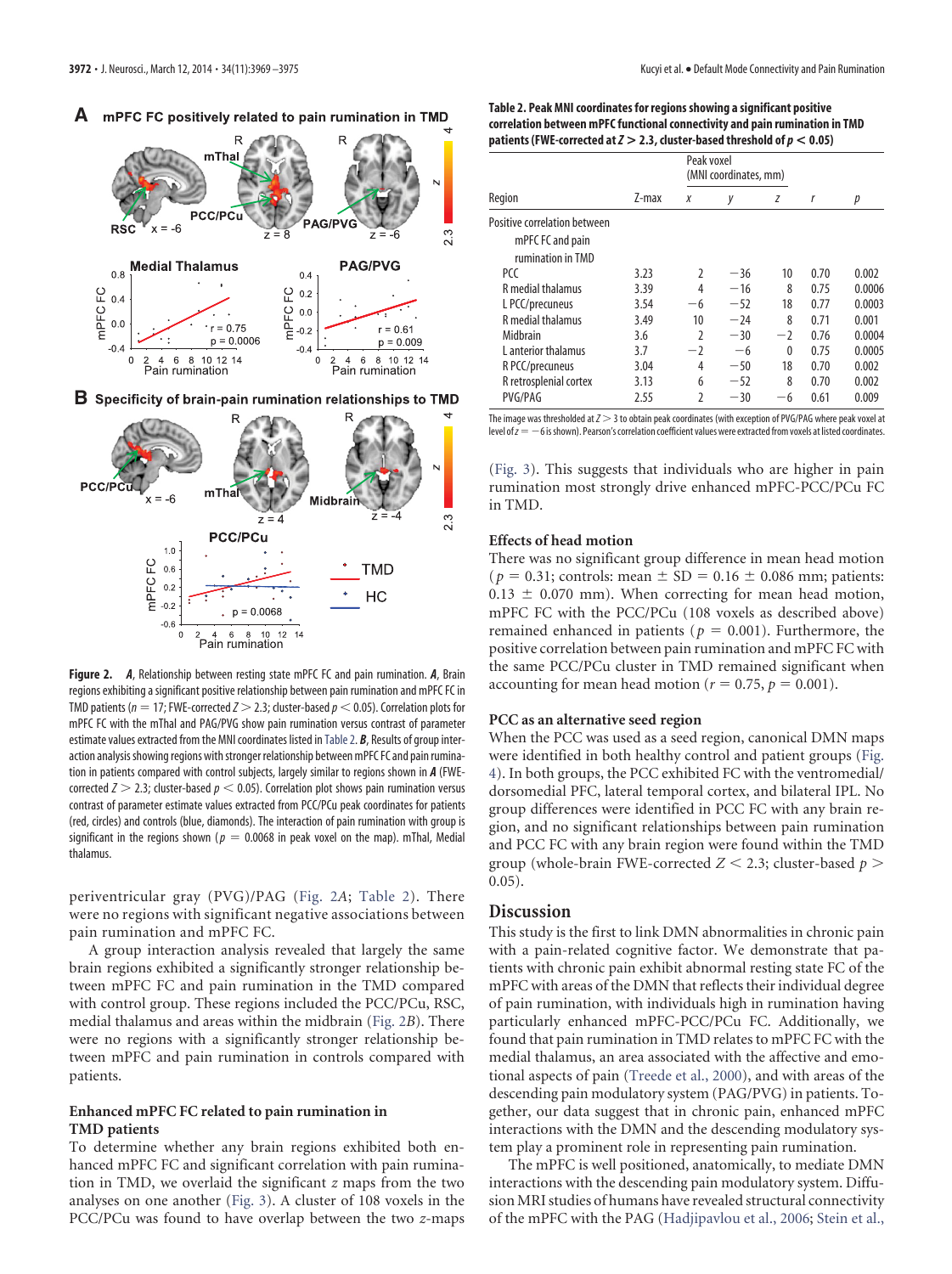

<span id="page-4-1"></span>Figure 3. Top, Overlay of regions exhibiting significantly enhanced mPFC FC in TMD patients compared with healthy controls (green) and regions exhibiting a significant positive relationship between pain rumination and mPFC FC in TMD patients (blue). A cluster of 108 voxels in the PCC/PCu displayed overlap between the two statistical images. Middle, Mean contrast of parameter estimate values within the 108-voxel overlapping PCC/PCu cluster for mPFC FC plotted for individuals in healthy control and patient groups. Bottom, Pain rumination scores within the TMD group plotted against mean contrast of parameter estimate values within the 108-voxel overlapping PCC/PCu cluster for mPFC FC.

[2012;](#page-6-21) [Kucyi et al., 2013\)](#page-5-5) and PCC [\(Greicius et al., 2009\)](#page-5-14). We recently showed that DMN activation and PAG-DMN FC increase during spontaneous attentional fluctuations away from pain [\(Kucyi et al., 2013\)](#page-5-5). Furthermore, we found associations of mPFC-PAG structural and resting FC with individual differences in the tendency to attend to pain [\(Kucyi et al., 2013\)](#page-5-5). In chronic pain, rumination in daily life likely affects interactions between similar brain regions and is represented in resting state FC as identified here.

Structural abnormalities of the mPFC have been identified in multiple chronic pain populations [\(May, 2011\)](#page-6-22) including TMD [\(Moayedi et al., 2011\)](#page-6-11). Abnormal task-related DMN deactivation has been found in chronic back pain [\(Baliki et al., 2008\)](#page-5-6) and TMD [\(Weissman-Fogel et al., 2011\)](#page-6-14). Additionally, abnormalities in resting state FC of the DMN have been found in fibromyalgia [\(Napadow et al., 2010\)](#page-6-7), chronic back pain [\(Baliki et al., 2011;](#page-5-7) [Loggia et al., 2013\)](#page-6-8), migraine [\(Xue et al., 2012\)](#page-6-23), and complex regional pain syndrome [\(Bolwerk et al., 2013\)](#page-5-15). The reported brain regions exhibiting changes in DMN FC are varied across



<span id="page-4-0"></span>Figure 4. PCC FC in healthy controls and TMD patients. A, Location of the PCC seed region in standard MNI152 space. *B*, Brain regions exhibiting resting state FC with the PCC in healthy controls ( $n = 17$ ) and TMD patients ( $n = 17$ ). All statistical images are thresholded at wholebrain FWE-corrected*Z* 2.3; cluster-based*p* 0.05. IPL, Inferior parietal lobule; LTC, lateral temporal cortex.

studies, possibly due to differences among chronic pain conditions. In some cases, DMN FC with pain-related brain regions (e.g., insula) has been shown to correlate with clinical pain intensity [\(Napadow et al., 2010;](#page-6-7) [Loggia et al., 2013\)](#page-6-8). Longitudinal studies have revealed that FC of the mPFC with limbic regions during subacute back pain predicts the development of chronic pain [\(Baliki et al., 2012\)](#page-5-16) and that improvements in clinical pain in fibromyalgia are associated with changes in DMN-insula FC [\(Na](#page-6-24)[padow et al., 2012\)](#page-6-24). Our study builds on this growing literature of mPFC/DMN abnormalities in chronic pain by showing for the first time aberrant resting state DMN FC in TMD and an association between resting state DMN FC and pain rumination.

Interestingly, our finding of enhanced mPFC-DMN FC in patients with chronic pain is in line with results from an arterial spin-labeling (ASL) study in chronic low back pain patients [\(Log](#page-6-8)[gia et al., 2013\)](#page-6-8). However, in that study, an independent components analysis coupled with dual regression revealed a negative correlation between mPFC-DMN FC and clinical pain intensity. [Loggia et al. \(2013\)](#page-6-8) suggested that enhanced FC of this circuitry could be a compensatory mechanism wherein FC may be enhanced in patients to lower their pain levels. Here, our BOLD fMRI and seed-based connectivity analysis showed a positive correlation between mPFC-DMN FC and pain rumination, and notably pain rumination was not related to clinical pain intensity. Furthermore, we correlated average pain intensity in TMD patients to mPFC FC with the 108-voxel PCC/PCu cluster shown in [Figure 3](#page-4-1) and found no significant relationship ( $r = -0.23$ ;  $p =$ 0.37). Therefore, although enhanced mPFC-DMN FC may be generalized to chronic pain arising from different etiologies, the relationship of FC with clinical pain intensity may be dependent upon specific type of pain, modality of acquired data (ASL vs BOLD), and/or analysis approach.

In addition to abnormalities in mPFC FC with the DMN, we found enhanced mPFC FC with visual areas within occipital cortex in TMD patients relative to healthy controls.We are not aware of any other studies showing abnormal FC of the DMN with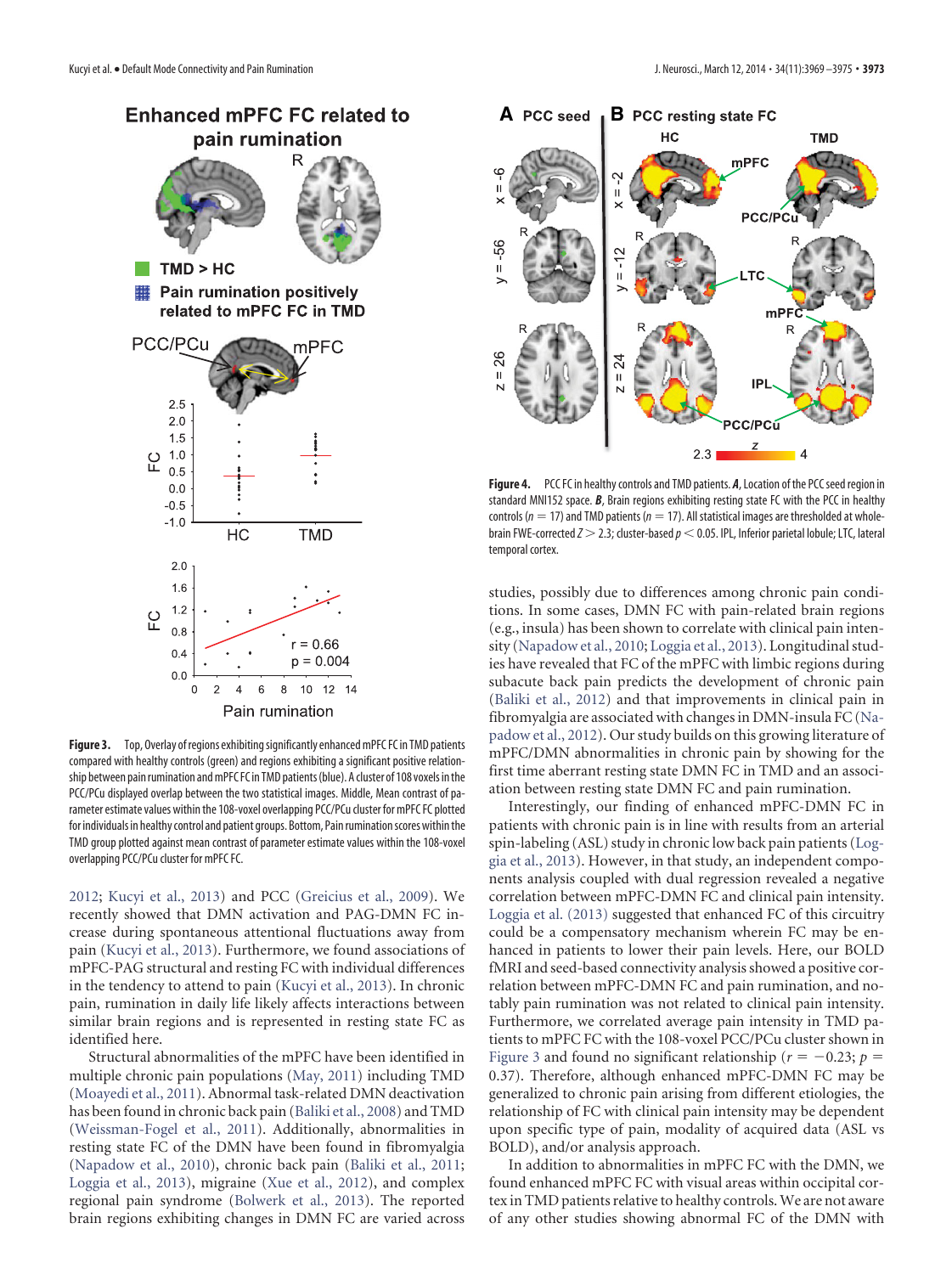visual regions in chronic pain. However, there is some evidence for aberrant resting state FC of visual regions with areas involved in pain affect in patients with chronic migraine [\(Schwedt et al.,](#page-6-25) [2013\)](#page-6-25). As we found no significant correlations between pain rumination and mPFC FC with visual areas, the behavioral significance of the enhanced FC is a topic of future endeavor.

Beyond studies of chronic pain, resting state DMN FC has been shown to be disrupted in psychiatric populations [\(Whitfield-](#page-6-26)[Gabrieli and Ford, 2012\)](#page-6-26). For example, in major depressive disorder, enhanced mPFC-DMN FC has been associated with rumination about negative events [\(Zhu et al., 2012\)](#page-6-4), similar to the association we found here with pain rumination. This raises the possibility of common effects on the DMN due to repetitive and distressing thoughts and feelings. One possibility is that rumination sustains the communication between the mPFC and DMN. This can be thought of as a system that is "stuck in a rut" with little flexibility for interactions with other networks, leading to enhanced overall mPFC-DMN FC. Future studies could identify changes in short time-scale network dynamics related to rumination with newer approaches such as those available with longer fMRI scan durations [\(Hutchison et al.,](#page-5-17) [2013\)](#page-5-17) or with higher temporal resolution such as that offered by magnetoencephalography.

A link between pain rumination and mPFC connectivity with the PVG/PAG may be unique to people with chronic pain, possibly reflecting individual differences in pain modulation. Notably, although a role of the PAG in descending pain inhibition is well established [\(Millan, 2002\)](#page-6-27), there is also evidence from animal studies for pronociceptive effects of the PAG under certain contexts such as stress [\(Fields, 2004;](#page-5-18) [Lovick, 2008\)](#page-6-28). As we found positive correlations of mPFC FC with pain rumination for both the mediodorsal thalamus (a likely pronociceptive region) and PAG, it is plausible that the mPFC FC with the PAG reflects a pronociceptive pathway coupled with the thalamus. However, it remains unknown how ongoing PAG activity in human chronic pain populations represents antinociceptive versus pronociceptive functions. Human imaging studies of acute pain in healthy individuals largely focus on an antinociceptive function of the PAG [\(Tracey and Mantyh, 2007\)](#page-6-29), but activation of the PAG during pain anticipation may promote hyperalgesia [\(Fairhurst et al.,](#page-5-19) [2007\)](#page-5-19). To explore the functional significance of mPFC-PAG FC and its link with pain rumination in more detail, future studies could employ continuous online ratings of pain and perceptrelated fMRI [\(Davis et al., 2002;](#page-5-20) [Kwan et al., 2005\)](#page-5-21) in patients with chronic pain.

Given that the mediodorsal thalamus plays a role in the affective dimension of pain [\(Treede et al., 2000\)](#page-6-20), the link between pain rumination and the mPFC-mediodorsal thalamus FC could reflect persistent attempts to regulate pain. Altered mPFCmediodorsal thalamus FC has been shown to be related to cognitive impairments in rats with inflammatory pain [\(Cardoso-Cruz](#page-5-22) [et al., 2013\)](#page-5-22). Pain rumination may thus be involved with such cognitive deficits and their association with affect, leading to enhanced mPFC-mediodorsal thalamus FC in chronic pain as identified here. It is notable that the healthy controls did not show a significant correlation between pain rumination and mPFC-thalamus/PAG FC. This suggests that the degree to which chronic pain states alter normal function of these circuits depends on how much a given patient ruminates.

# <span id="page-5-3"></span>**References**

Andrews-Hanna JR, Reidler JS, Sepulcre J, Poulin R, Buckner RL (2010) Functional-anatomic fractionation of the brain's default network. Neuron 65:550 –562. [CrossRef](http://dx.doi.org/10.1016/j.neuron.2010.02.005) [Medline](http://www.ncbi.nlm.nih.gov/pubmed/20188659)

- <span id="page-5-6"></span>Baliki MN, Geha PY, Apkarian AV, Chialvo DR (2008) Beyond feeling: chronic pain hurts the brain, disrupting the default-mode network dynamics. J Neurosci 28:1398 –1403. [CrossRef](http://dx.doi.org/10.1523/JNEUROSCI.4123-07.2008) [Medline](http://www.ncbi.nlm.nih.gov/pubmed/18256259)
- <span id="page-5-7"></span>Baliki MN, Baria AT, Apkarian AV (2011) The cortical rhythms of chronic back pain. J Neurosci 31:13981–13990. [CrossRef](http://dx.doi.org/10.1523/JNEUROSCI.1984-11.2011) [Medline](http://www.ncbi.nlm.nih.gov/pubmed/21957259)
- <span id="page-5-16"></span>Baliki MN, Petre B, Torbey S, Herrmann KM, Huang L, Schnitzer TJ, Fields HL, Apkarian AV (2012) Corticostriatal functional connectivity predicts transition to chronic back pain. Nat Neurosci 15:1117–1119. [CrossRef](http://dx.doi.org/10.1038/nn.3153) [Medline](http://www.ncbi.nlm.nih.gov/pubmed/22751038)
- <span id="page-5-11"></span>Behzadi Y, Restom K, Liau J, Liu TT (2007) A component based noise correction method (CompCor) for BOLD and perfusion based fMRI. Neuroimage 37:90 –101. [CrossRef](http://dx.doi.org/10.1016/j.neuroimage.2007.04.042) [Medline](http://www.ncbi.nlm.nih.gov/pubmed/17560126)
- <span id="page-5-15"></span>Bolwerk A, Seifert F, Maihöfner C (2013) Altered resting-state functional connectivity in complex regional pain syndrome. J Pain 14:1107–1115. [CrossRef](http://dx.doi.org/10.1016/j.jpain.2013.04.007) [Medline](http://www.ncbi.nlm.nih.gov/pubmed/23791136)
- <span id="page-5-0"></span>Buenaver LF, Quartana PJ, Grace EG, Sarlani E, Simango M, Edwards RR, Haythornthwaite JA, Smith MT (2012) Evidence for indirect effects of pain catastrophizing on clinical pain among myofascial temporomandibular disorder participants: the mediating role of sleep disturbance. Pain 153:1159 –1166. [CrossRef](http://dx.doi.org/10.1016/j.pain.2012.01.023) [Medline](http://www.ncbi.nlm.nih.gov/pubmed/22417656)
- <span id="page-5-22"></span>Cardoso-Cruz H, Sousa M, Vieira JB, Lima D, Galhardo V (2013) Prefrontal cortex and mediodorsal thalamus reduced connectivity is associated with spatial working memory impairment in rats with inflammatory pain. Pain 154:2397–2406. [CrossRef](http://dx.doi.org/10.1016/j.pain.2013.07.020) [Medline](http://www.ncbi.nlm.nih.gov/pubmed/23872106)
- <span id="page-5-12"></span>Chai XJ, Castañón AN, Ongür D, Whitfield-Gabrieli S (2012) Anticorrelations in resting state networks without global signal regression. Neuroimage 59:1420 –1428. [CrossRef](http://dx.doi.org/10.1016/j.neuroimage.2011.08.048) [Medline](http://www.ncbi.nlm.nih.gov/pubmed/21889994)
- <span id="page-5-4"></span>Christoff K, Gordon AM, Smallwood J, Smith R, Schooler JW (2009) Experience sampling during fMRI reveals default network and executive system contributions to mind wandering. Proc Natl Acad Sci U S A 106: 8719 –8724. [CrossRef](http://dx.doi.org/10.1073/pnas.0900234106) [Medline](http://www.ncbi.nlm.nih.gov/pubmed/19433790)
- <span id="page-5-20"></span>Davis KD, Pope GE, Crawley AP, Mikulis DJ (2002) Neural correlates of prickle sensation: a percept-related fMRI study. Nat Neurosci 5:1121– 1122. [CrossRef](http://dx.doi.org/10.1038/nn955) [Medline](http://www.ncbi.nlm.nih.gov/pubmed/12368810)
- <span id="page-5-8"></span>Desouza DD, Moayedi M, Chen DQ, Davis KD, Hodaie M (2013) Sensorimotor and pain modulation brain abnormalities in trigeminal neuralgia: A paroxysmal, sensory-triggered neuropathic pain. PLoS One 8:e66340. [CrossRef](http://dx.doi.org/10.1371/journal.pone.0066340) [Medline](http://www.ncbi.nlm.nih.gov/pubmed/23823184)
- <span id="page-5-19"></span>Fairhurst M, Wiech K, Dunckley P, Tracey I (2007) Anticipatory brainstem activity predicts neural processing of pain in humans. Pain 128:101–110. [CrossRef](http://dx.doi.org/10.1016/j.pain.2006.09.001) [Medline](http://www.ncbi.nlm.nih.gov/pubmed/17070996)
- <span id="page-5-18"></span>Fields H (2004) State-dependent opioid control of pain. Nat Rev Neurosci 5:565–575. [CrossRef](http://dx.doi.org/10.1038/nrn1431) [Medline](http://www.ncbi.nlm.nih.gov/pubmed/15208698)
- <span id="page-5-2"></span>Greicius MD, Krasnow B, Reiss AL, Menon V (2003) Functional connectivity in the resting brain: a network analysis of the default mode hypothesis. Proc Natl Acad Sci U S A 100:253–258. [CrossRef](http://dx.doi.org/10.1073/pnas.0135058100) [Medline](http://www.ncbi.nlm.nih.gov/pubmed/12506194)
- <span id="page-5-14"></span>Greicius MD, Supekar K, Menon V, Dougherty RF (2009) Resting-state functional connectivity reflects structural connectivity in the default mode network. Cereb Cortex 19:72–78. [CrossRef](http://dx.doi.org/10.1093/cercor/bhn059) [Medline](http://www.ncbi.nlm.nih.gov/pubmed/18403396)
- <span id="page-5-13"></span>Hadjipavlou G, Dunckley P, Behrens TE, Tracey I (2006) Determining anatomical connectivities between cortical and brainstem pain processing regions in humans: a diffusion tensor imaging study in healthy controls. Pain 123:169-178. [CrossRef](http://dx.doi.org/10.1016/j.pain.2006.02.027) [Medline](http://www.ncbi.nlm.nih.gov/pubmed/16616418)
- <span id="page-5-17"></span>Hutchison RM, Womelsdorf T, Allen EA, Bandettini PA, Calhoun VD, Corbetta M, Della Penna S, Duyn JH, Glover GH, Gonzalez-Castillo J, Handwerker DA, Keilholz S, Kiviniemi V, Leopold DA, de Pasquale F, Sporns O, Walter M, Chang C (2013) Dynamic functional connectivity: promise, issues, and interpretations. Neuroimage 80:360 –378. [CrossRef](http://dx.doi.org/10.1016/j.neuroimage.2013.05.079) [Medline](http://www.ncbi.nlm.nih.gov/pubmed/23707587)
- <span id="page-5-9"></span>Jenkinson M, Beckmann CF, Behrens TE, Woolrich MW, Smith SM (2012) FSL. Neuroimage 62:782–790. [CrossRef](http://dx.doi.org/10.1016/j.neuroimage.2011.09.015) [Medline](http://www.ncbi.nlm.nih.gov/pubmed/21979382)
- <span id="page-5-1"></span>Kross E, Davidson M, Weber J, Ochsner K (2009) Coping with emotions past: the neural bases of regulating affect associated with negative autobiographical memories. Biol Psychiatry 65:361–366. [CrossRef](http://dx.doi.org/10.1016/j.biopsych.2008.10.019) [Medline](http://www.ncbi.nlm.nih.gov/pubmed/19058792)
- <span id="page-5-10"></span>Kucyi A, Hodaie M, Davis KD (2012) Lateralization in intrinsic functional connectivity of the temporoparietal junction with salience- and attentionrelated brain networks. J Neurophysiol 108:3382–3392. [CrossRef](http://dx.doi.org/10.1152/jn.00674.2012) [Medline](http://www.ncbi.nlm.nih.gov/pubmed/23019004)
- <span id="page-5-5"></span>Kucyi A, Salomons TV, Davis KD (2013) Mind wandering away from pain dynamically engages antinociceptive and default mode brain networks. Proc Natl Acad Sci U S A 110:18692–18697. [CrossRef](http://dx.doi.org/10.1073/pnas.1312902110) [Medline](http://www.ncbi.nlm.nih.gov/pubmed/24167282)
- <span id="page-5-21"></span>Kwan CL, Diamant NE, Pope G, Mikula K, Mikulis DJ, Davis KD (2005)